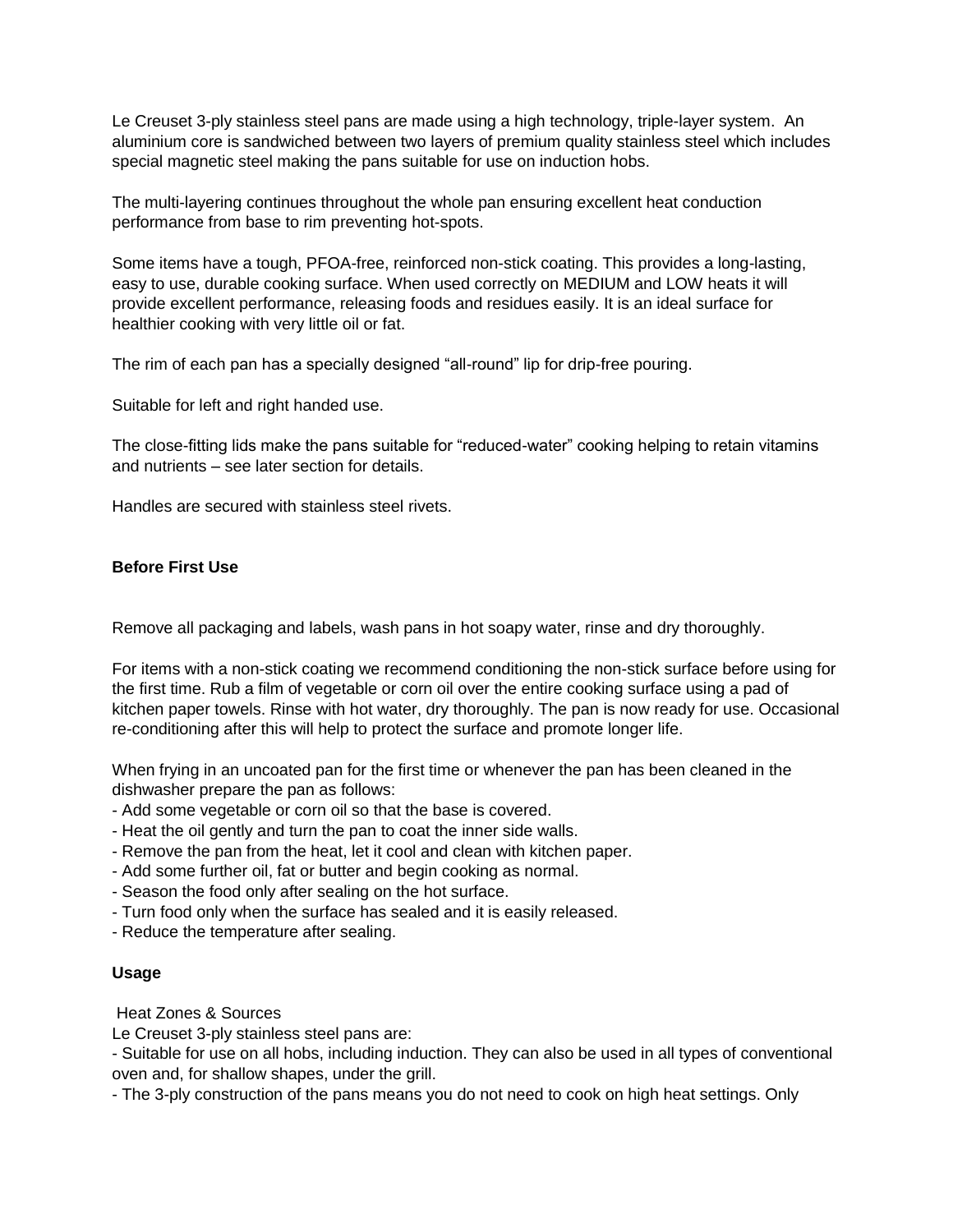MEDIUM to LOW heat is needed for most cooking, including frying and searing.

- ALWAYS match the pan base size to the hob heat zone it is to be used on. Gas flames must always be confined to the base area and NEVER extend up around the side walls of the pan - On any glass-topped hob always lift the pan on and off, or across the surface. Never slide the pan as this may cause damage to the pan base as well as to the glass.

- NEVER heat an empty pan

- If using salt, always add to the hot cooking liquid or food so that it can dissolve thoroughly. Never pour directly onto the stainless steel surface as it may cause pitting.

N.B. Non-stick pans - to protect and prevent damage to the surface, use only MEDIUM and LOW heats for all cooking. NEVER use high heats.

# **Induction Hob Cooking**

Always match the diameter of the pan base to the induction hob cooking zone

Using a pan with a small base diameter on too large a cooking zone may result in a weaker magnetic field being created and reduced heat output. In some cases the hob may not "recognise" the pan and no heat will be generated.

DO NOT use the boost function for longer than is required to bring the pan's contents to a boil. The boost function should only be used for rapid heating of large quantities of water e.g. for boiling pasta or vegetables.

During cooking, you may notice some slight noise being generated in the pan by the induction hob. This will not damage the pan or affect cooking performance

# **Fat-free Cooking (Non-stick pans only)**

When cooking with no added fat or oil, pre-heat the pan on a medium setting for approximately 2 minutes before adding the food.

DO NOT leave the pan unattended during this time or allow the dry non-stick surface to overheat as permanent damage may occur.

# **Reduced-Water Cooking**

The close-fitting lids, even heat distribution and excellent heat retention qualities of Le Creuset 3-ply Stainless Steel cookware allows cooking with very little liquid. This method is ideal for vegetables and fruit where flavour can be concentrated and nutrients retained.

Place the food and liquid into a cold pan. In 16-20cm pans allow 100ml water for a 20-30 minute cook. In a 24cm pan allow 150ml water.

Put on the lid and bring to a simmer when steam will be seen escaping around it. As soon as this happens reduce the heat to very low, so that no steam loss is visible.

Cook for the required time. Do not lift the lid during the cooking period as steam will be lost and more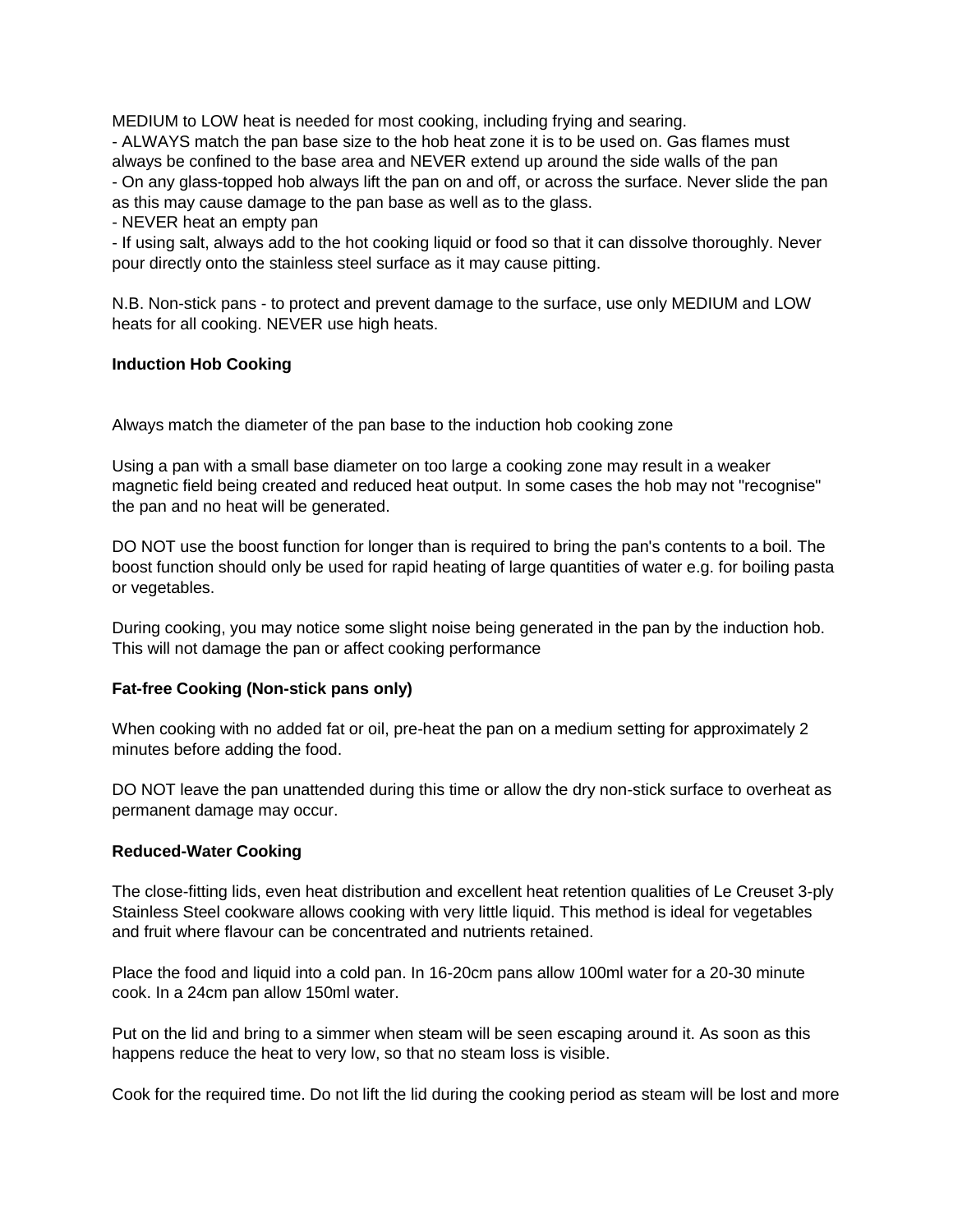liquid will be required to replace it.

N.B. Reduced-water cooking is not suitable when using a steamer insert or with the Pasta Pot when it is used with its pasta insert.

# **Food storage and marinating**

Do not store raw, marinating or cooked foods in the pans. Ingredients may cause damage to the surface.

# **Tools to use**

To protect your pans we recommend using silicone, heat-resistant plastic or wooden tools in both uncoated and non-stick coated pans.

However, metal tools, spoons or balloon whisks may be used with care, but should not be used harshly or scraped over the surface.

Never knock metal tools on the top rim of the pan

Knives or utensils with sharp edges should never be used to cut foods on the surface of a non-stick pan. Hand-held electric or battery operated beaters or blenders should not be used on a non-stick surface.

#### **Oven use**

Suitable for use in all types of conventional oven (not suitable for microwave ovens).

Oven safe to 260°C/500°F/Gas Mark 7.

#### **Grill Use**

Shallow shapes can be used under the grill.

When using a non-stick pan under a hot grill there should be a minimum distance of 5cm between the heat source and the top rim of the pan.

# **Handles**

Handles are secured to each pan with stainless steel rivets.

Always use a dry oven glove or cloth when handling hot pans during and after cooking.

# **Cleaning and Storage**

Cool pans for a few minutes before washing in hot soapy water, rinse and dry thoroughly or clean in the dishwasher.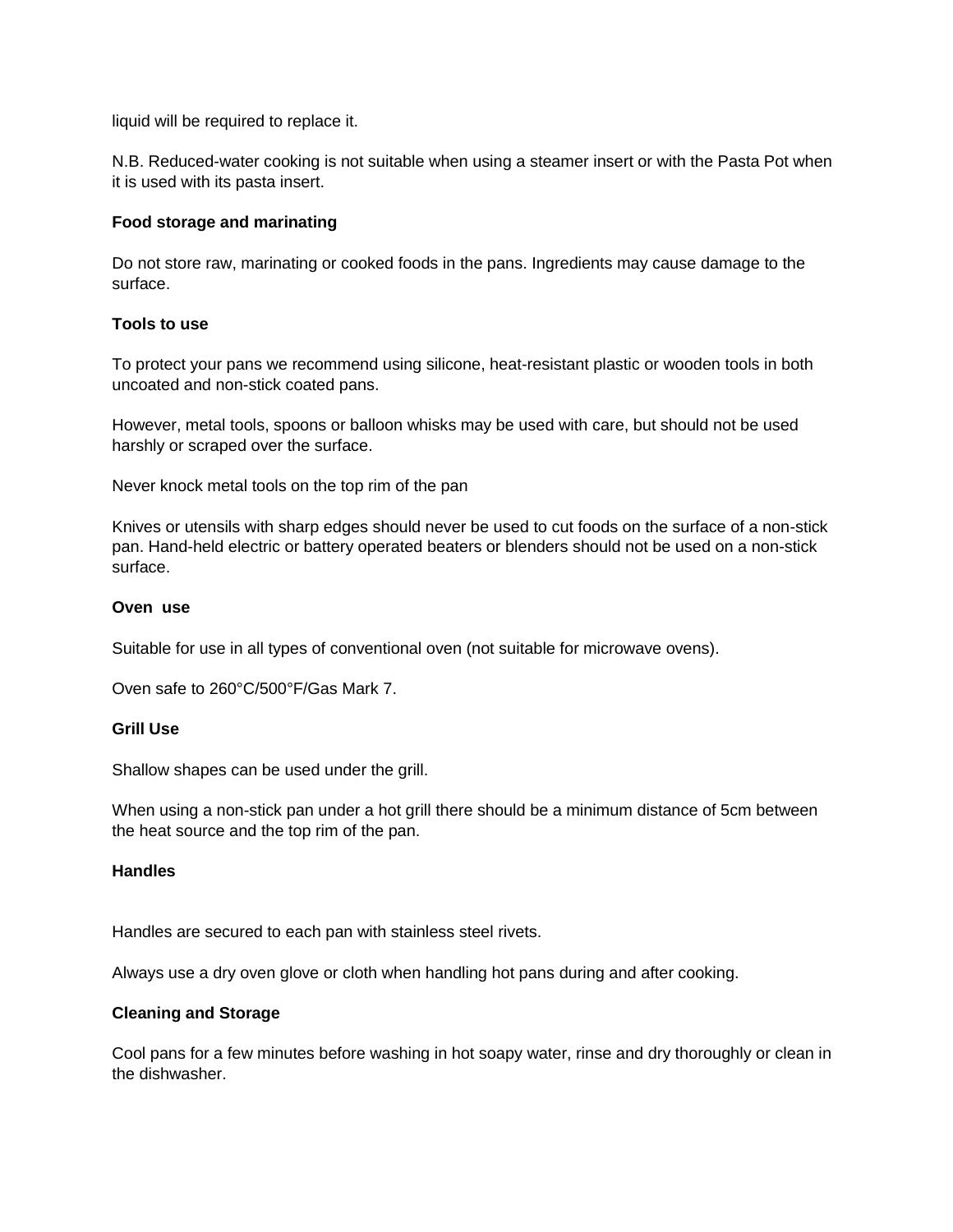For more stubborn residues fill the pan with warm water and leave to soak for 10-15 minutes.

Do not fill hot pans with or plunge into cold water.

Use only soft, nylon pads or brushes for removing stubborn residues. Do not use any harsh abrasive pads or cleaning agents on any of the surfaces as they may cause damage.

A proprietary stainless steel cleaner can be used to remove hard water lime scale deposits and other marks. It can also be used to condition, polish and protect the inner and outer surfaces (do not use on non-stick surfaces).

#### **Cleaning non-stick pans**

After each use, cool the pan for a few minutes before cleaning then wash thoroughly.

The tough, reinforced non-stick coating offers excellent food release and is therefore very easy to clean. To maintain the appearance and performance of the non-stick coating, we recommend washing by hand in hot soapy water rather than cleaning in the dishwasher. This will prolong the life of the non-stick surface and enhance cooking performance.

If the non-stick pan is cleaned in the dishwasher:

- use only domestic strength dishwashing detergent (we recommend non-lemon varieties)

- the cooking surface should be re-conditioned with vegetable or corn oil before each subsequent use.

- Please note, prolonged, regular dishwashing may eventually mark or discolour any item of cookware and affect the release properties of non-stick surfaces. This regarded as normal wear and tear and is not covered by the Lifetime Guarantee.

#### **Mis-use**

# **Overheating**

Damage from overheating is instantly recognisable as the stainless steel surface may change colour producing a golden/brown/blue appearance. This is not reversible and cannot be cleaned off. However it will not alter performance in any way.

Items with a non-stick surface may also become discoloured and in severe cases the coating may detach from the pan in the form of blistering or peeling.

# **Scratching**

Score marks or severe scratching by heavy use of metal utensils is not covered by the guarantee. Such damage is permanent and will result in the reduction of release performance on the non-stick surface.

# **Guarantee**

Le Creuset offers a Lifetime Guarantee on its 3-ply stainless steel products. The guarantee applies